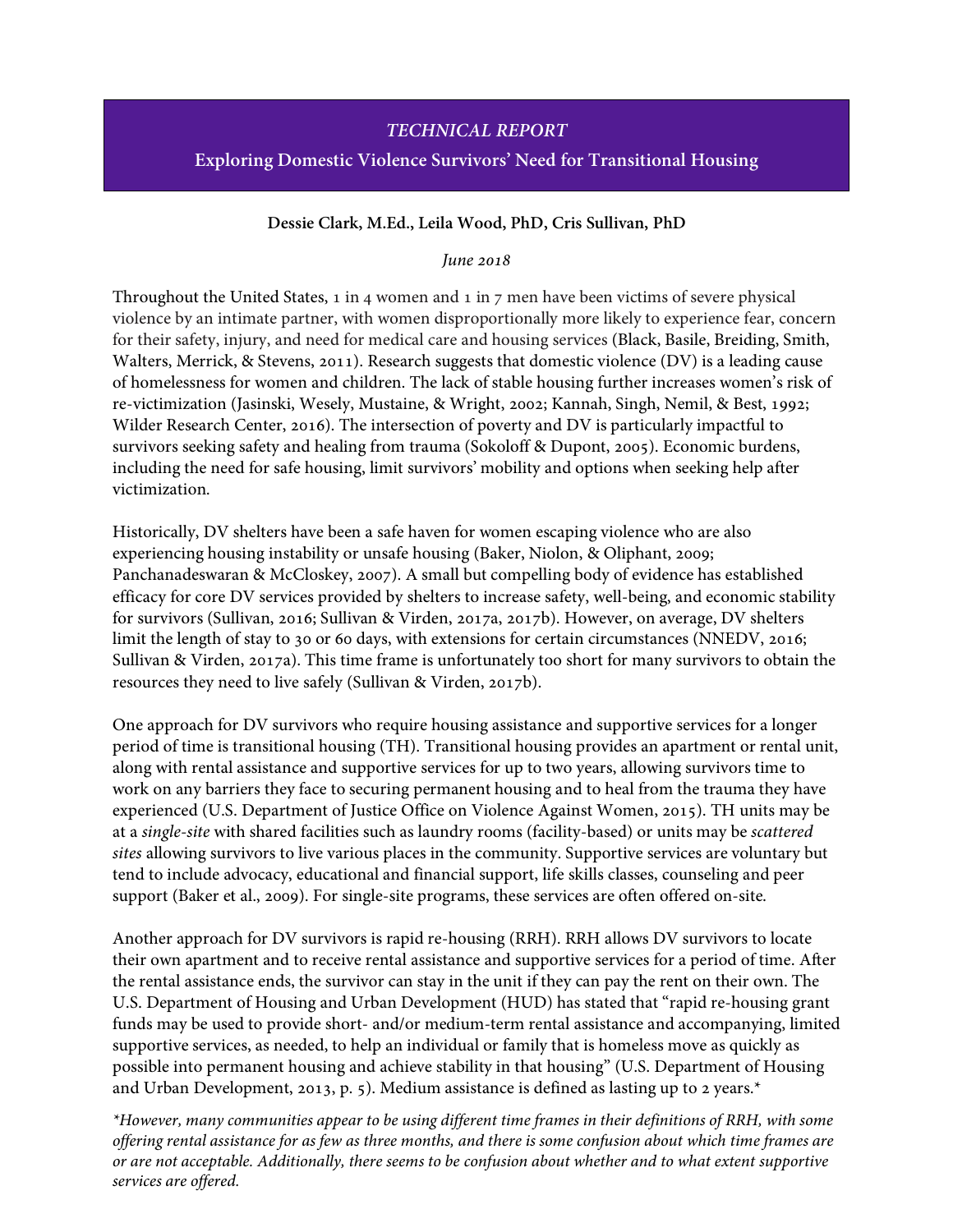While the efficacy of shelter and other DV services have been evaluated in part (see Sullivan, 2016), almost no research has been conducted assessing transitional or rapid rehousing for DV survivors. Therefore, this study explored the ways in which DV survivors experienced a TH program that they were currently enrolled in, as well as their perceptions about whether RRH would have been a good fit for them given different durations of rental assistance and supportive services.

### *Structure of the TH Program (SAFE)*

SAFE is a TH program located in Austin, Texas with a total of 50 units. While the majority of SAFE's residents are housed on-site through a "facility-based" approach, SAFE also offers limited "scatteredsite" housing. All of SAFE's residents are able to access onsite services that include counseling, case management, financial literacy classes, childcare, tutoring for children, and a variety of programs/activities for residents and their families. SAFE's facility-based units are in a gated complex with cameras, security guards, and a policy limiting visitors. SAFE's scattered-site units are spread out throughout the community with some residents moving into the apartment complex next door to their facility-based TH, and others choosing their own unit in the community.

#### **METHODS**

#### *Sample*

Participants were recent DV survivors, 18 and older, living in a TH program in central Texas. They were recruited to participate in an in-person, mixed-methods, semi-structured interview, and paid \$25 for their participation. Interviews ranged from 45 minutes to two hours, with an average of one hour. Demographic information was provided by SAFE via ROIs (Release of Information) or by participant.

Participants were asked closed and open answer questions on a variety of topics including:

- Barriers to Obtaining Housing
	- *Rental history, past evictions, pets, etc.*
- Economic Hardship *Credit history, under/unemployment, unpaid debt, etc.*
- Financial Support *From family, friends, or agencies.*
- Feelings of Safety *Before SAFE, at SAFE, when exiting safe.*
- Economic Abuse *Withholding money, identity theft, taking paycheck, etc.*
- Substance Abuse
	- *Past or present, self or partner.*
- Social Support *Formal (through programs/staff) and informal (family or friends)*
- Perceptions of Agency Services
	- *Services offered, quality, needs for additional services.*
- Housing Service Preferences *DVTH vs. RRH and needs for duration/amount of rental assistance.*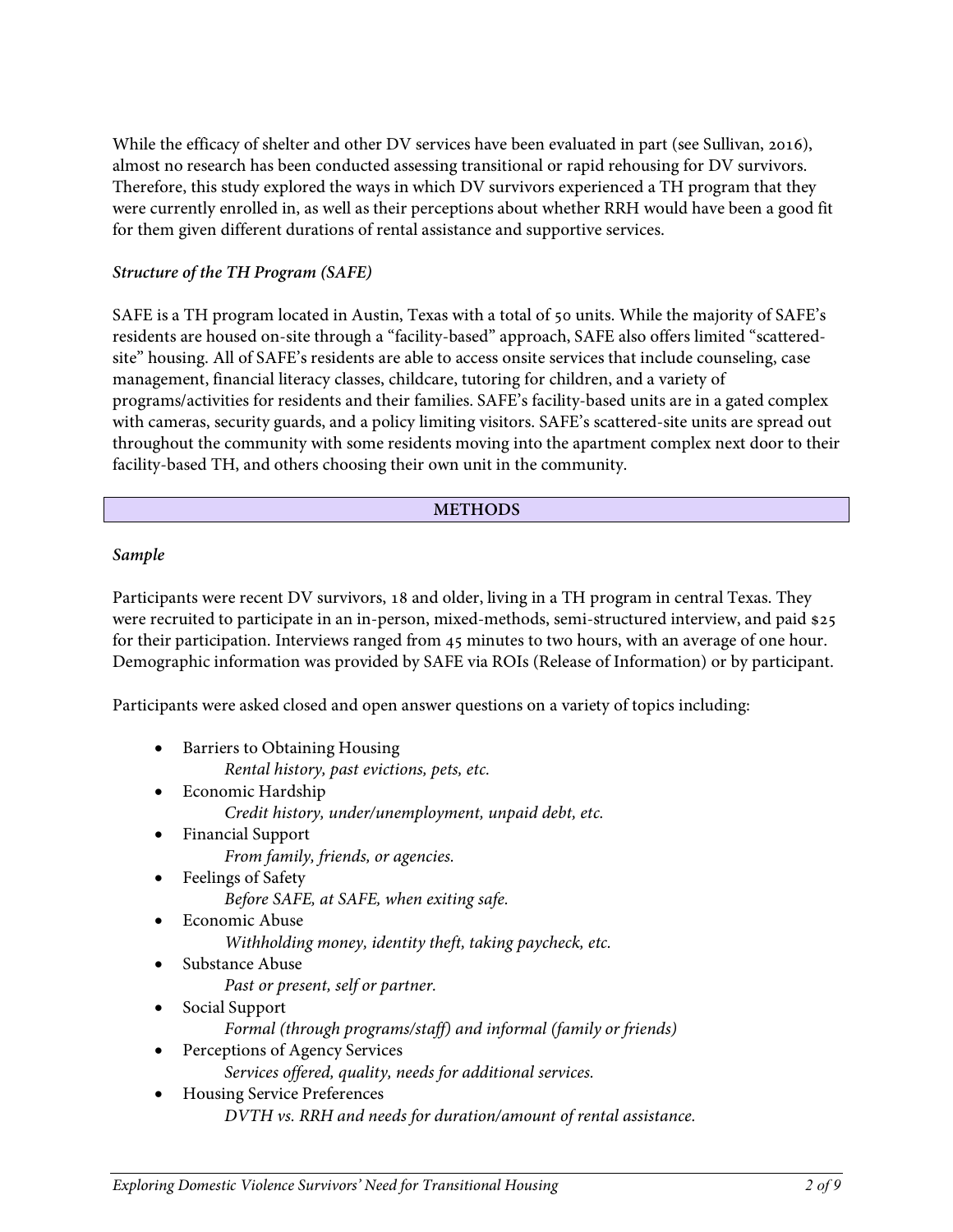Interviews were audio recorded with participant permission, and transcribed. Data were analyzed using the thematic analysis approach (Braun & Clarke, 2006). The interviews were then coded in three phases by two coders to understand existing constructions from the literature and to find new concepts for the emergent study of DVTH. Analytical and content memos were used to deepen thematic understanding. Salient themes well saturated in the dataset are presented below.

| Demographic Information ( $N = 35$ ) |                                  |          |  |
|--------------------------------------|----------------------------------|----------|--|
| Race                                 |                                  |          |  |
|                                      | White                            | 60%      |  |
|                                      | <b>Black or African American</b> | 20%      |  |
|                                      | Asian                            | 8%       |  |
|                                      | American Indian                  | 6%       |  |
|                                      | Missing                          | 6%       |  |
| Ethnicity                            |                                  |          |  |
|                                      | Hispanic/Lation                  | 37%      |  |
|                                      | Non-Hispanic/Non-Latino          | 60%      |  |
|                                      | Missing                          | 3%       |  |
| Gender                               |                                  |          |  |
|                                      | Female                           | 94%      |  |
|                                      | Male                             | 6%       |  |
| Primary Language                     |                                  |          |  |
|                                      | English                          | 66%      |  |
|                                      | Spanish                          | 28%      |  |
|                                      | Mandarin                         | 3%       |  |
|                                      | Missing                          | 3%       |  |
| <b>Disability Status</b>             |                                  |          |  |
|                                      | Disability                       | 46%      |  |
|                                      | No Disability                    | 54%      |  |
| Age                                  |                                  |          |  |
|                                      | Range: 22-58                     | $M = 34$ |  |

### **Study Participants' Current Housing Situation**

- 1) **Facility-based TH -** The majority of of the sample (n=27) lived in apartments onsite with access to onsite services. They receive rental assistance for up to 24 months. The amount of rental assistance is based on their income with residents paying anywhere between 0%-30% of their rent. After two years, residents must move.
- **2) Transition-in-Place TH, funded through the Office on Violence Against Women (OVW) -** Five study participants were participating in SAFE's program that involves residents choosing an apartment where they want to live in the community. They are responsible for 0-30% of the rent for one year (based on income), and residents are able to remain in this apartment afterward. While these residents live offsite, they still have access to onsite services.
- 3) **Scattered Site TH, funded through HUD -** Three participants lived in an apartment complex that has donated units to SAFE. They are responsible for 0-30% of the rent for one year (based on income), after which time they must move. While these residents live offsite, they still have access to onsite services.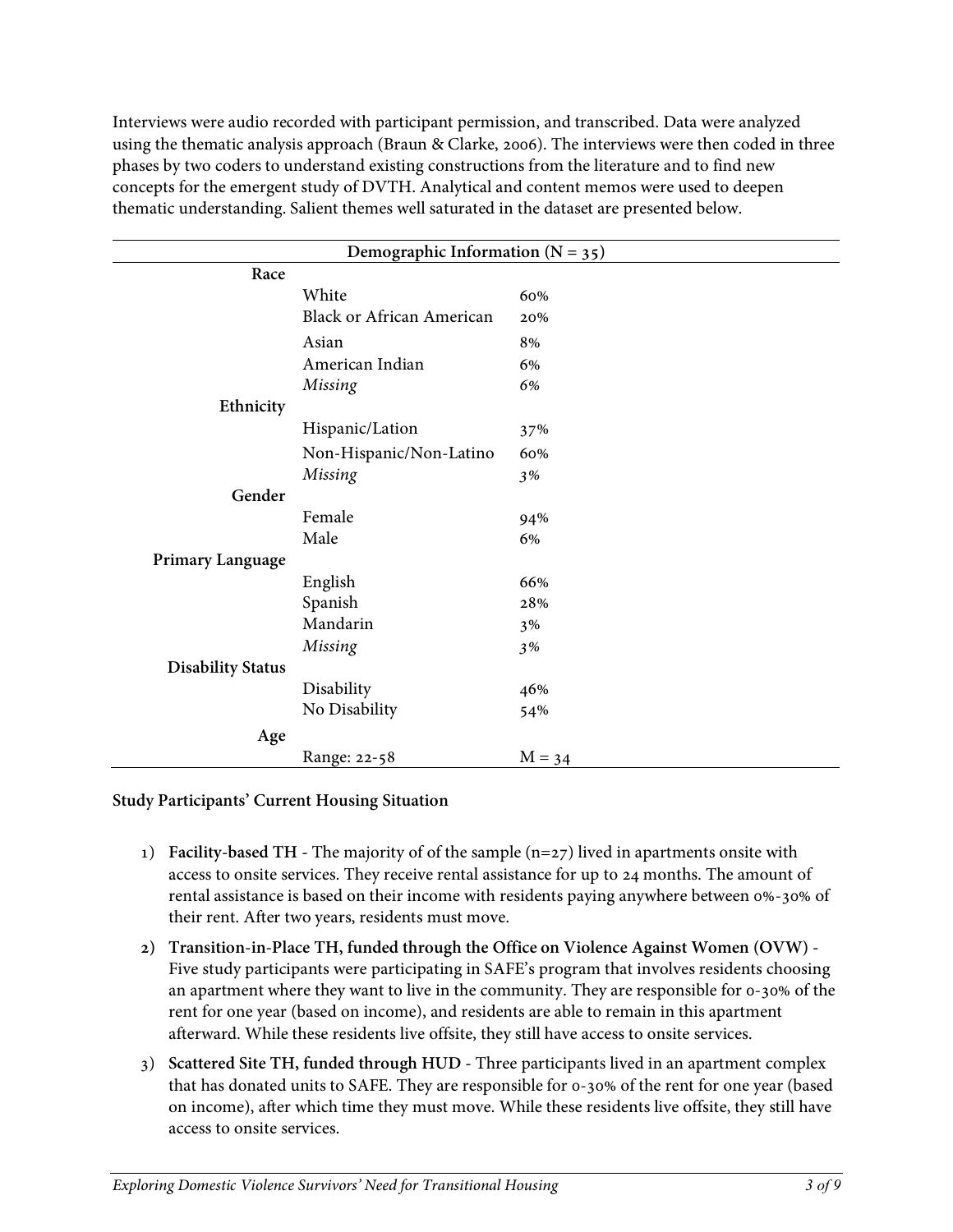#### **FINDINGS**

#### *Survivors in TH Have Significant Safety Concerns*

All study participants spoke of the violence and abuse that had led to their needing shelter, and then TH. Some survivors no longer felt threatened by the abuser while others still feared for their lives. As one woman noted:

*"He had come up to my job and got me fired there. And, so we went to a place in (another city) like this. And he showed up there . . .. . . tryin' to get in [laughs] the gates. And he's like . . . yeah, and I mean, we just kinda had to call the police and they understood. I was like, 'He will hurt our child. He's that, like, throwed off right now.' So they kinda saw, like, she's serious. And then they helped us get down here."*

#### *Survivors in TH Have Many Housing Barriers*

Financial barriers – including lack of income or employment – also led many survivors to need transitional housing.

*"I just lost my job last year when I came in here. Because he will go to my job and…start problems, hit me, and everything. And my managers were, like, 'You know what, we love you, we care, but we can't be having this over here.' You know, 'We can't be having him comin' over here and, you know, tryin' to start with you.' You know, 'And then you have to be even . . .' And I ended up losin' my job so."*

A lack of social support was frequently indicated in the appearance of statements like "I had no one to go to" or "nowhere to go." Many participants at the time of entry to TH did not have additional social networks or support to rely on. This was often because of migration across national or international borders.

*"That was the point when I had to try to find somewhere to go and I didn't have much family help with support 'cuz . . . so I had to seek shelter."*

*"He's been so problematic, putting my family against me so no one was willing to help me and my family gave me their backs. I had no money and he controlled everything. When I needed my family, they did not support me and help me."*

Finally, access barriers were a reason to come to TH. Access barriers are legal and policy driven problems that limit access to housing and services. They typically come from immigration or eviction driven issues, but also from felonies or other barriers that make accessing housing support pre and post shelter difficult. Some access barriers stem from mental and physical health situations.

*"I'm gonna say the two main things . . . I mean, that's what we had were drug records. But that really wasn't what, I mean, it really wasn't that big a problem. What the problem was was the evictions. Because they want to know they're gonna get their money. They don't care what you do or where as long as you do it behind closed doors. It makes you almost think that, well, they're doin' it too. You know, what … I'm sayin'? So that's not a problem. As long as you pay the bills we don't care what you're doin'. Just get that money, girl."*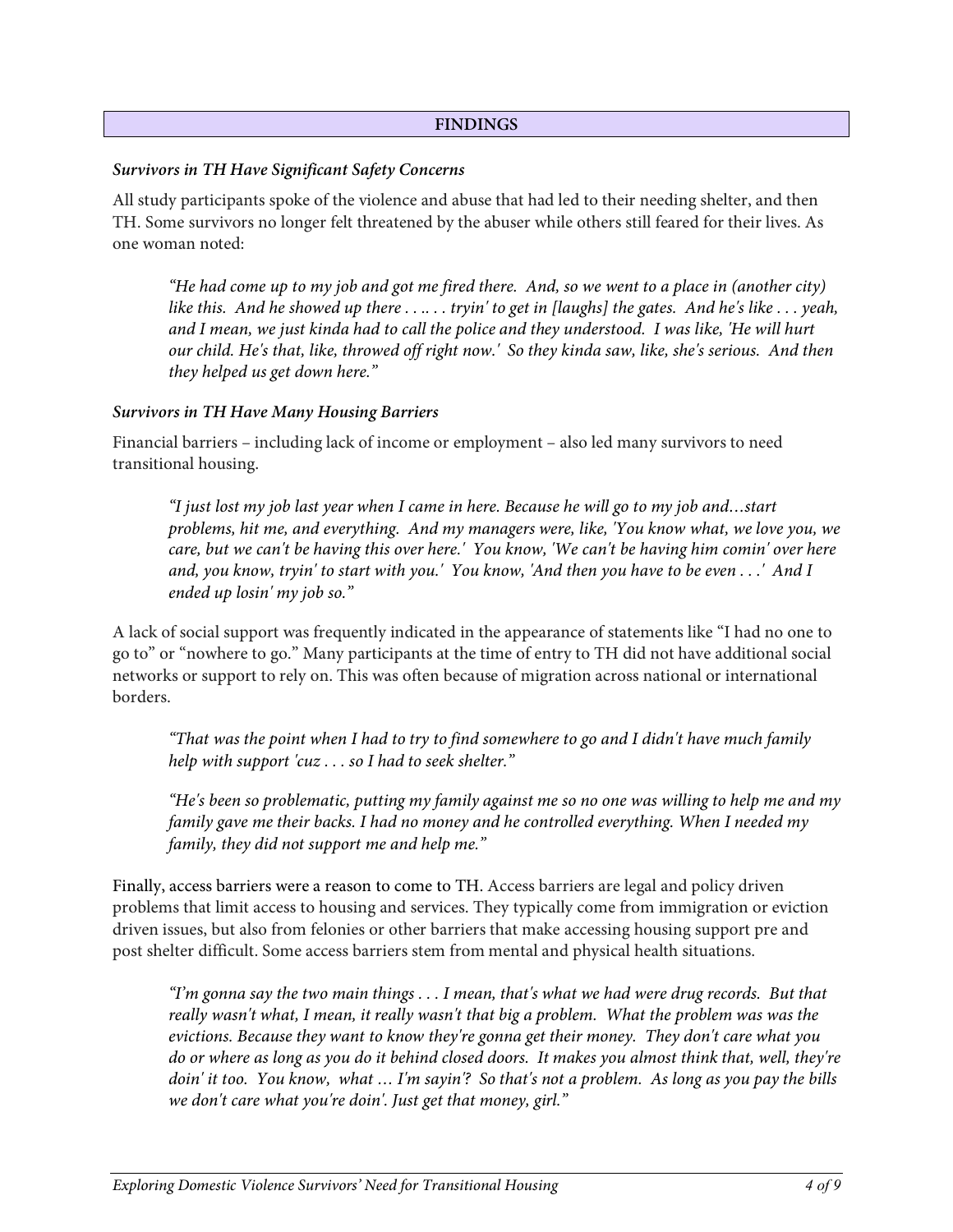*"Since I didn't have a rental or credit history because everything in his name. That's prevented me from finding a place to live. I didn't have the possibility to have savings, a job, friends. "*

More insidious than any one barrier or concern are the ways in which these various experiences, barriers, and needs work together in a way that is often detrimental to a survivor's ability to secure and retain safe housing. A one-time healthcare emergency for a survivor or child can cause the survivor to lose employment, accrue debt, and render them unable to pay other necessary bills.

*"You look at me now, you wouldn't believe how bad I was lookin' then. I was real thin…I mean, I was skin and . . . and it's, like, with my diabetes, I wasn't taking care of my . . . insulin. Wasn't takin' my medicine. And it's like . . . bein' here I had some . . . I didn't have a refriger- . . . when you're out in the street you don't . . . insulin has to be refrigerated. Here I've been eating every day. Got my medicine in my refrigerator. I take my medicine. I feed my boys. We've all gained weight. In fact, we're gettin' a little chunky."*

## *Survivors' Thoughts about TH vs RRH*

Participants were asked to reflect on the strengths and drawbacks of transitional housing versus rapid rehousing. Given the numerous configurations of each form of program (e.g., some transitional housing programs are similar to RRH in that residents can stay on after a period of time if they can pay the rent, some RRH programs provide only 3 months of help while others offer 24 months of support, etc.), the interviewer first asked what type of housing program the participant was currently living in, and then asked them to reflect on whether that assistance was preferable (or not) to a program providing permanent housing, with either 3 months, 6 months, 12 months, or 24 months of rental assistance. Participants who had been living in TH for some time were asked how their opinions may have changed over time. As can be seen in the table below, when RRH included rental assistance for either 3 or 6 months, most survivors preferred transitional housing. The preference went to 50/50 when RRH included 12 months of rental support, and survivors were more likely to want RRH over TH when the rental assistance was for 24 months.

| Preference of Housing Option Given Duration of RRH Financial Support (N=32) |                        |                         |  |  |  |
|-----------------------------------------------------------------------------|------------------------|-------------------------|--|--|--|
| If RRH Provided Financial Support for:                                      | <b>Would Prefer TH</b> | <b>Would Prefer RRH</b> |  |  |  |
| 3 months                                                                    | 78%                    | $22\%$                  |  |  |  |
| 6 months                                                                    | 69%                    | 31%                     |  |  |  |
| 12 months                                                                   | 50%                    | 50%                     |  |  |  |
| 24 months                                                                   | 34%                    | 66%                     |  |  |  |

The following section sheds light on survivors' perceptions of the strengths and drawbacks of each model that shaped their assessment of preferences of post-shelter housing. Insights most frequently centered on safety issues, time needed to address barriers to independent living, and social support needs.

### *Safety & Security*

Survivors who reported having serious and ongoing safety concerns were often those who preferred the TH model, especially when they lived in the gated apartment building with significant security measures in place. They talked of feeling safe in this housing structure, due to the secure location, physical infrastructure (gate), 24/7 security, security guards, and policy restricting visitors.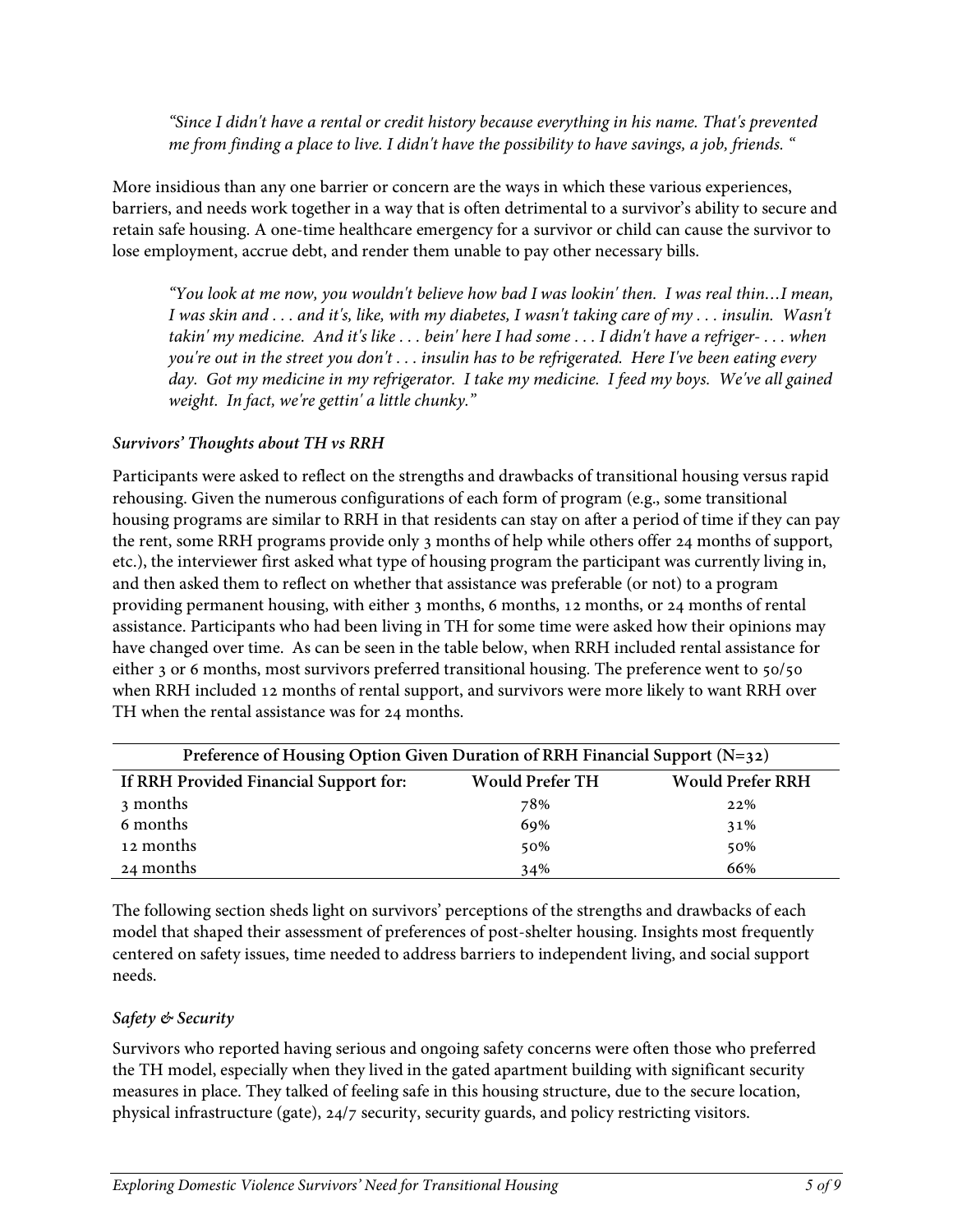Many mentioned that, if they had moved into their own apartment in the community at this point in time, they and their children could/would be in extreme danger.

*"Well, because we have the office here. So I know if we ever, like, have to call for anything, we can call them. Then we have [staff member] who we can call or text 24/7. And then we have the onsite worker. She's there for anything, I guess when [staff member]'s out of the office. But she's still there. And then we have all the other people coming in and counselors and stuff helping. And, well, they have security too. That helps a lot. And then, like, how they have the double gates."*

*"This is my home away from home when I have no other place to go. When I have no other place to be, when I had no other recourse. You know? When I walked in there it was like home. It's, like, safe."*

While almost all participants articulated feeling constrained by security policies, those with higher safety concerns often articulated understanding they were necessary for safety. Those who felt that they could be safe in the community often indicated feeling more constrained by security policies that limited their visitors. These survivors had more favorable opinions of permanent housing (RRH) rather than transitional housing, as long as other supports were also available.

*"And it's fine that they go through the background check, but sometimes the background check is two weeks or longer. And it's like if my family calls and they're like, we're comin' into town this weekend 'cuz we're on our way to such-and-such, I'm stuck out because they can't come visit me. They haven't been to vi-, I haven't had anyone visit me. So it's like . . . and then I'll like, 'Ooh, they're comin' into town, they're just driving through, can they stop and see me?' And they're like, 'No.' And I'm like . . ."*

### *Time to Work on Housing Barriers*

Both TH and RRH programs are designed to provide survivors with services to alleviate the barriers they have to living independently. These barriers often included insufficient income, having a tumultuous work or rental history, and/or immigrant status. For many survivors, limited healthcare and managing chronic illnesses were highlighted as barriers to employment. Participants often noted that having up to two years of low or no rental payments allowed them to either save money for security deposits, pay off old debts, or work fewer hours so that they could concentrate on earning a degree that would increase their income. Survivors also talked about the ways in which TH services were helpful in connecting them to employment opportunities, educational opportunities, and classes on issues such as financial literacy. One benefit of TH was the combination of financial support and access to services to give people time to heal from trauma.

*"I don't have pay rent and only pay electricity. I can go to school to better myself. Also, there are a lot of activities. There is yoga, financial help, massages, yoga, acupuncture. And safety - there's safety 24 hrs. Good security."* 

*"Because this is such a . . . this is to teach you how to be able to survive like that and have the skills to survive out there. And the resources to come back to if you need them. You know? And I'm thinking that's just . . . this has been a life saver. This has been my saving grace."*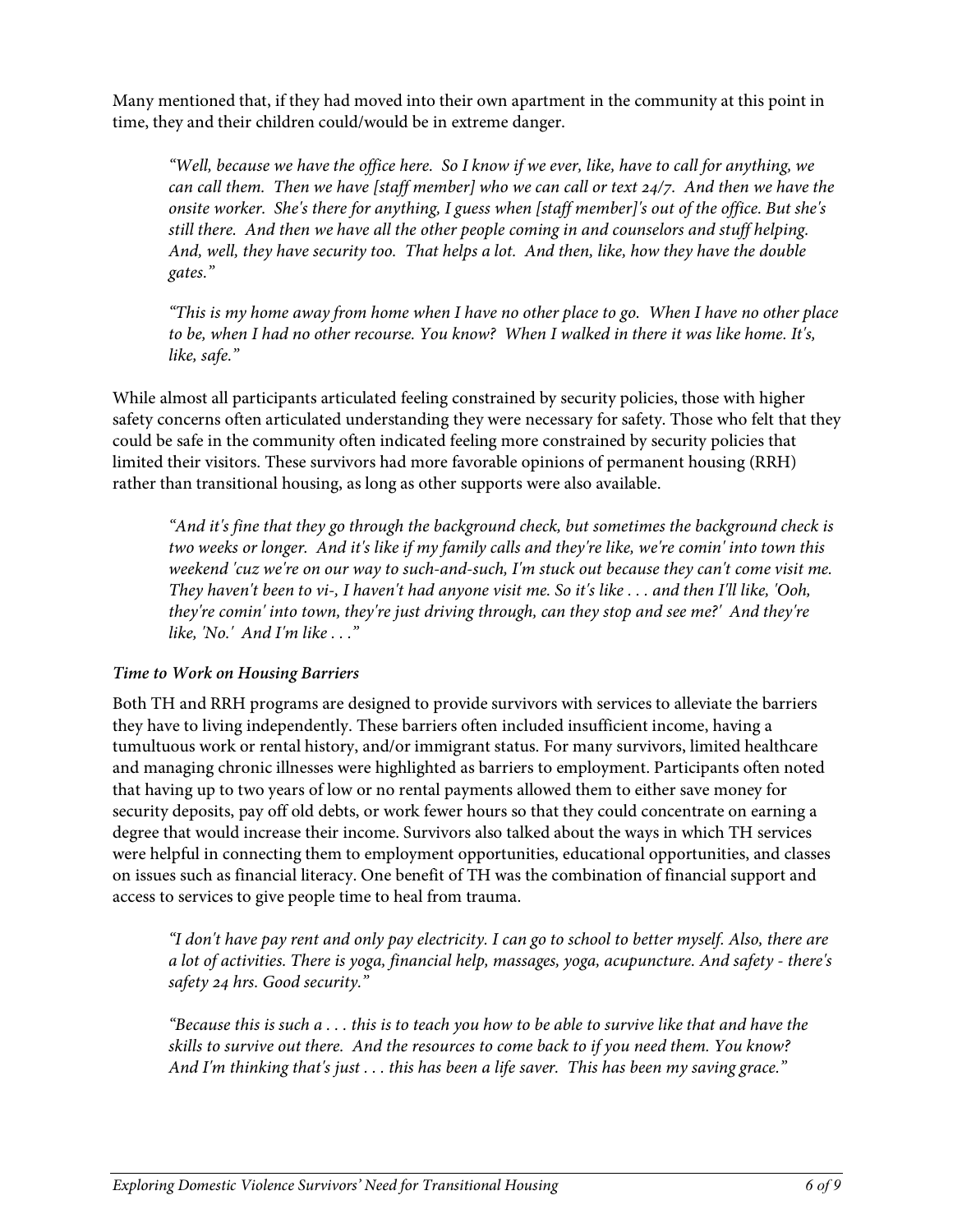### *Access to Services*

Survivors spoke at length about the wide variety of services offered by the TH program for themselves and their children that made life easier, including financial management classes, child care, and counseling. Having these services in close proximity was also mentioned as a benefit to the model, with those in the facility-based program having services on-site. Women mentioned a fear that if they had moved into their own permanent housing, such services would be either less available or even unavailable.

*"Well, like if you need something you would have to come back here. And it's hard with no transportation. That, yeah, I mean, just that you're not here and get], use, like, the therapist or, you know have, like, all the help that you do have."*

## *Social Support*

While some survivors noted that living in a facility-based program increased their level of social support, others mentioned that being in close proximity to other people experiencing trauma was uncomfortable or created complex social dynamics. Often, this was expressed through a desire for more privacy.

*"I mean, everybody here is kind of broken and, you know, nobody was really making the best choices for whatever reasons. And it's something you sacrifice. You know, and there's this time in life I call motherhood and not bringing in, I mean, it's like we know anybody. So, you know, you want to feel, like, normal and you want to be respectful of other people's, like, kind of need to heal whatever was goin' on with them."*

# *Concerns about the Program Ending*

Regardless of housing preferences, almost all survivors articulated anxiety around the end of financial assistance. The need to move at the end of a TH program was the most salient drawback of the program that was mentioned by survivors. Given how expensive most housing has become, women were concerned about affordability as well as housing availability.

*"And that's what I'm scared of too. Like of my time being up here. And having to find a place and move out of here. And not havin' that security I guess."*

Survivors talked at length about the ways in which RRH would allow them to move towards being independent for a period of time, after which they could stay in one place – allowing children to stay in schools, minimizing moving costs, avoiding deposits, etc. They also noted that a positive aspect of this approach was the ability to choose their own housing. Survivors mentioned that this would allow them to seek bigger, nicer, and newer housing with access to amenities. As elaborated above, a variety of factors influence housing decisions/preferences between TH and RRH (see below table). These factors are based on barriers to other housing opportunities and needs survivors have articulated to secure permanent, safe housing.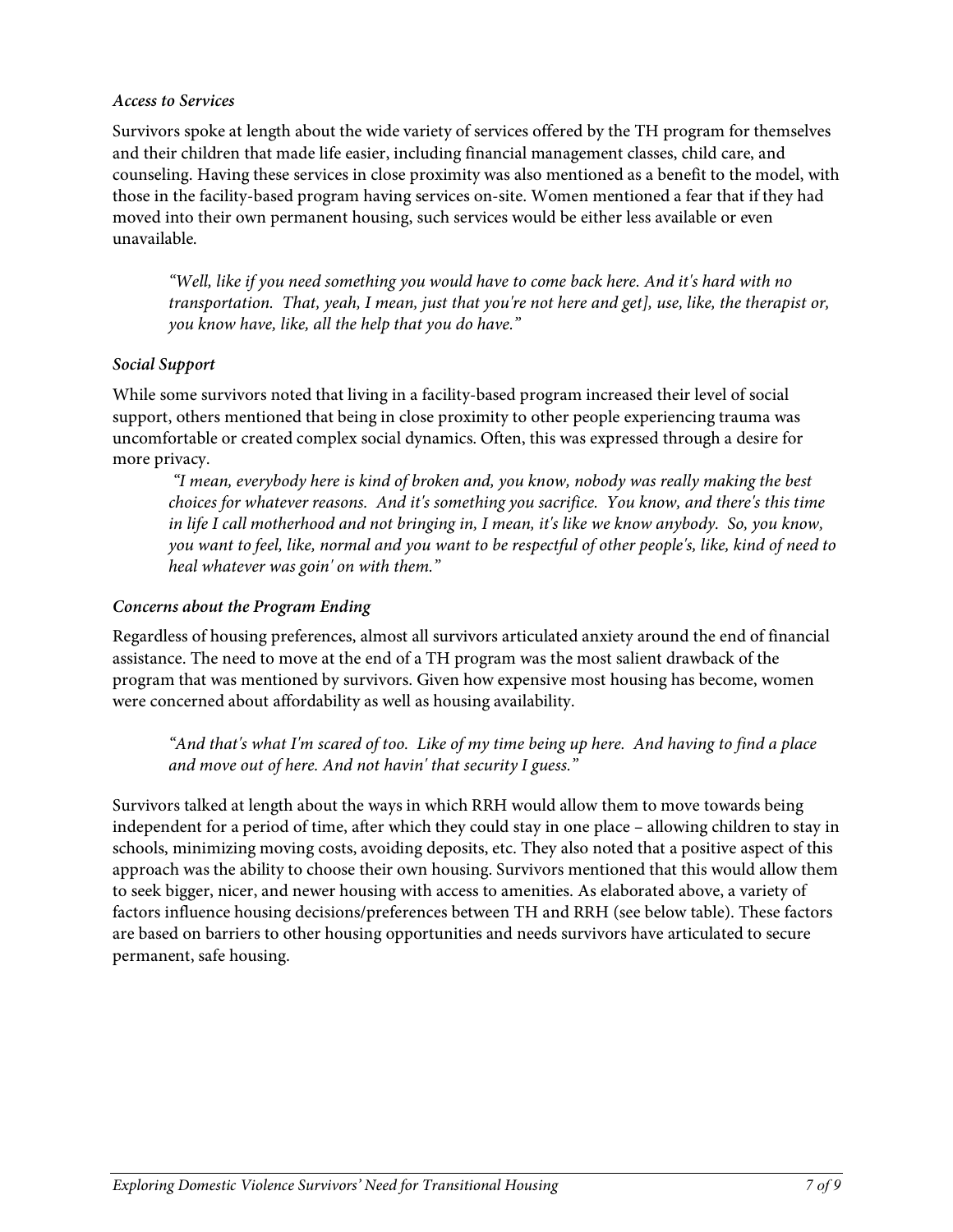| <b>TH</b> Benefits       | <b>TH Drawbacks</b>      | <b>RRH</b> Benefits    | <b>RRH Drawbacks</b> |
|--------------------------|--------------------------|------------------------|----------------------|
| Safety - $24/7$ Security | <b>Rules Restricting</b> | Freedom &              | Lack of Security     |
|                          | Autonomy                 | Independence           | Measures             |
|                          |                          | (Including Access to   |                      |
|                          |                          | <b>Existing Social</b> |                      |
|                          |                          | Support Group)         |                      |
| Duration of Rental       | Housing Unit Pre-        | Choose Own Housing;    | Duration of Rental   |
| Assistance               | Chosen; Need to Move     | Can Stay               | Assistance           |
| Easy Access to           | Limited Privacy          | More Autonomy          | Lack of/Distance to  |
| <b>Services</b>          |                          |                        | <b>Services</b>      |
| Protected Space to       | Programs that Aren't     | Quality of Housing     | Fewer Opportunities  |
| <b>Heal and Address</b>  | Desired                  | (Size, Upgrades &      | for Social Support   |
| <b>Barriers</b>          |                          | Amenities)             | (Formal & Informal)  |
| Social Support -         | Dealing with Others'     |                        |                      |
| Formal & Informal        | Trauma                   |                        |                      |

## **CONCLUSIONS**

Based on this study, transitional housing seems to be a good fit for those (1) in very high danger, (2) in need of social support and services, and (3) in need of 12-24 months of full rental support (to handle documentation concerns, attain educational goals, and/or heal from trauma). Rapid rehousing may be a good fit for those who (1) have existing positive social networks and support, (2) are seeking more autonomy, and (3) have regular income and access to transportation. These findings suggest the necessity for both TH and RRH as housing options for survivors. Additionally, they highlight the need for RRH programs to re-visit the duration of rental assistance and provision of services that are defined in the model, as both of these elements impact how survivors experience RRH.



To find this paper and related resources, visit **SafeHousingPartnerships.org**, an online resource for domestic and sexual violence advocates as well as homeless and housing partners.

*Notice of Federal Funding and Federal Disclaimer. The production and dissemination of this publication was made possible by Grant #90EV0451 from the U.S. Department of Health and Human Services, Administration for Children and Families, Family and Youth Services Bureau, Family Violence Prevention and Services Program to the National Resource Center on Domestic Violence. Its contents are solely the responsibility of the authors and do not necessarily represent the official views of the U.S. Department of Health and Human Services.*